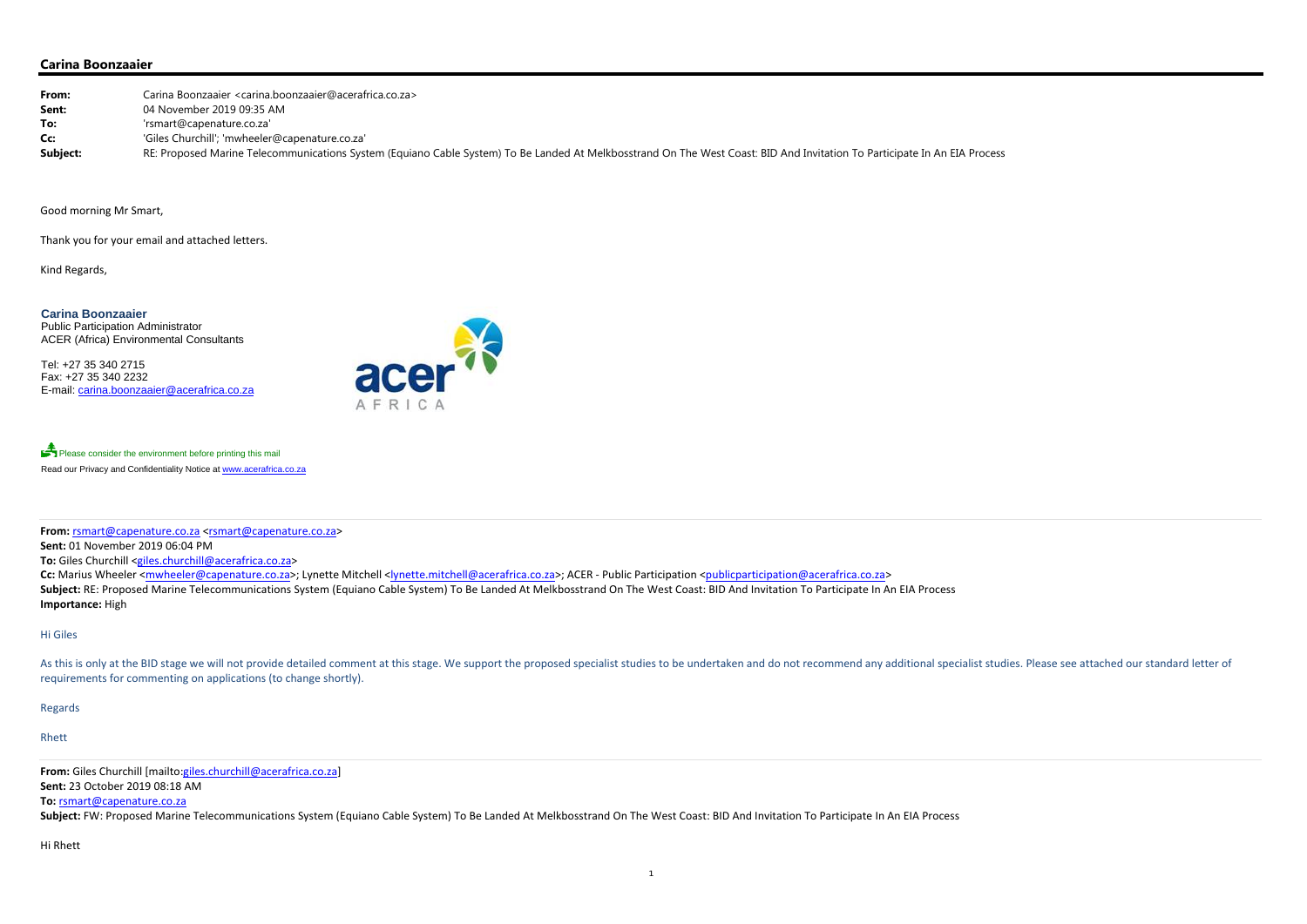### No problem at all.

Regards Giles

> **Giles Churchill**ACER (Africa) Environmental Consultants

Tel: +27 35 340 2715 Mobile: +27 82 9079738 Fax: +27 35 340 2232E-mail: giles.churchill@acerafrica.co.za



Please consider the environment before printing this mail Read our Privacy and Confidentiality Notice at www.acerafrica.co.za

**From:** ACER AFRICA ‐ Public Participation <publicparticipation@acerafrica.co.za> **Sent:** Wednesday, 23 October 2019 08:10 **To:** giles.churchill@acerafrica.co.za **Cc:** carina.boonzaaier@acerafrica.co.za Subject: FW: Proposed Marine Telecommunications System (Equiano Cable System) To Be Landed At Melkbosstrand On The West Coast: BID And Invitation To Participate In An EIA Process **Importance:** High

I will be going on leave from tomorrow and will be back on the office next Friday. Unfortunately I did not get the opportunity to comment on this application before going on leave. Please can I request that I submit this t week.

Hi Giles,

I am sure you have received this, but just double checking.

**From:** rsmart@capenature.co.za [mailto:rsmart@capenature.co.za] **Sent:** 16 October 2019 04:41 PM **To:** Giles Churchill **Cc:** ACER - Public Participation; Marius Wheeler Subject: FW: Proposed Marine Telecommunications System (Equiano Cable System) To Be Landed At Melkbosstrand On The West Coast: BID And Invitation To Participate In An EIA Process **Importance:** High

Dear Giles

Regards

Rhett

**From:** ACER ‐ Public Participation [mailto:publicparticipation@acerafrica.co.za]

**Sent:** 18 September 2019 02:52 PM

**To:** rsmart@capenature.co.za

**Subject:** Proposed Marine Telecommunications System (Equiano Cable System) To Be Landed At Melkbosstrand On The West Coast: BID And Invitation To Participate In An EIA Process

18 September 2019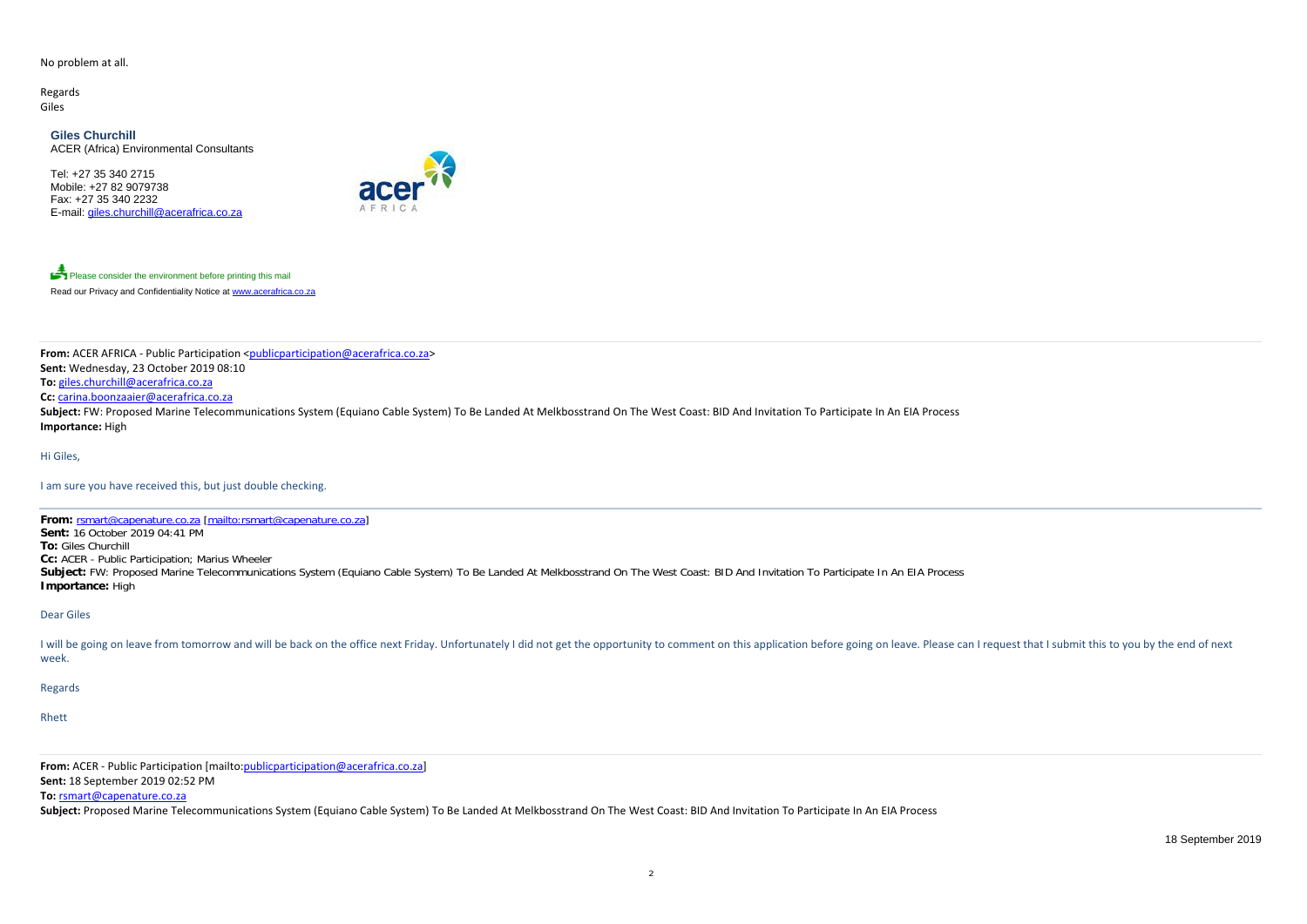# **PROPOSED MARINE TELECOMMUNICATIONS SYSTEM (EQUIANO CABLE SYSTEM) TO BE LANDED AT MELKBOSSTRAND ON THE WEST COAST OF SOUTH AFRICA**

# **BACKGROUND INFORMATION AND INVITATION TO PARTICIPATE IN AN ENVIRONMENTAL AUTHORISATION PROCESS (ENVIRONMENTAL IMPACT ASSESSMENT)**

### **Project Background**

Submarine telecommunications cables are important for international telecommunications networks, transporting almost 100% of transoceanic internet traffic throughout the world (www.iscpc.org). This is significant because i access to affordable international bandwidth is key to economic development in every country.

The purpose of this project is to install a fibre optic submarine cable to provide international high-speed connectivity and reliability. Businesses and consumers will benefit from enhanced capacity and reliability for ser TV broadcasting, internet services, video conferencing, advanced multimedia and mobile video applications. Internet traffic is growing exponentially as the appetite for new applications, like cloud computing and on-demand Furthermore, the demand for new connectivity reflects an end-user and business environment in which high capacity data transmission is essential for sustainable growth and development.

Communication via submarine telecommunications cables generally allows for lower cost, better performance and greater capacity (throughput) than that available via satellite. Improvement in Africa's information technology telecommunications cables will help strengthen development in Africa and support economic growth and opportunities on the continent.

Telkom SA SOC Limited, acting through its Openserve division (hereafter referred to as "Openserve"), intends to install a submarine telecommunications cable, called the Equiano Cable System, to link South Africa with key i telecommunications hubs in West Africa (Nigeria) and Europe (Portugal). As the designated Landing Partner of the Equiano Cable System in South Africa. Openserve has the required licenses to operate this system in South Afr local permits to land the Equiano Cable System at Melkbosstrand, Western Cape.

Alcatel Submarine Networks (ASN) has been appointed as the supplier and installer of the Equiano Cable System connecting Africa and Europe. The system is to be installed in phases. The first phase ("Baseline System") will cable landings at:

- □ South Africa: Melkbosstrand.
- Portugal: Lisbon (Sesimbra).
- □ Nigeria: Lagos.

Through the Equiano Cable System, Openserve will facilitate more affordable and effective transport of voice, data, internet and television services in South Africa. Furthermore, the cable will support the objectives set o Africa's Development (NEPAD) and provide a means of fulfilling the South African Government's requirements in terms of digital television broadcasting in the country. The Equiano Cable System will have an initial design ca per second.

The current Environmental Impact Assessment Regulations, 2014 (as amended 2017) published under Section 24(5) read with Sections 24, 24D and 44 of the National Environmental Management Act, 1998 (Act No. 107 of 1998) (as a to this project.

Based on these regulations, the Environmental Assessment Practitioner (EAP) must complete Scoping and an Impact Assessment within 300 days of acceptance of the Application for Authorisation by the competent authority, viz, of Environment, Forestry and Fisheries (DEFF). DEFF is the competent authority for the issuing of environmental authorisation because the Equiano Cable System traverses' international boundaries. It is also envisaged that required from the Department of Human Settlements, Water and Sanitation in terms of Chapter 4 of the National Water Act, 1998 (Act No 36 of 1998), particularly Section 40(4).

On behalf of Openserve and ASN, ACER will fulfil the role and responsibilities of EAP, undertaking the Environmental Impact Assessment (EIA), the associated public participation process, and submitting the required applica documentation to DEFF for consideration and decision-making.

The purpose of this letter is to invite you, as a potentially Interested & Affected Party to participate in the EIA. A Background Information Document (Appendix 1) and Comment Sheet (Separate Attachment) have been compiled to facilitate your participation (these documents are also available at www.acerafrica.co.za under the "Current Projects" link (Equiano Cable System)). Please note that the closing date for initial comments [1] during publ 2019.

### **Environmental Legislation**

Please contact the Public Participation Office to obtain further information:

- **ACER (Africa) Environmental Consultants**
- Carina Boonzaaier or Giles Churchill

 $\bullet$